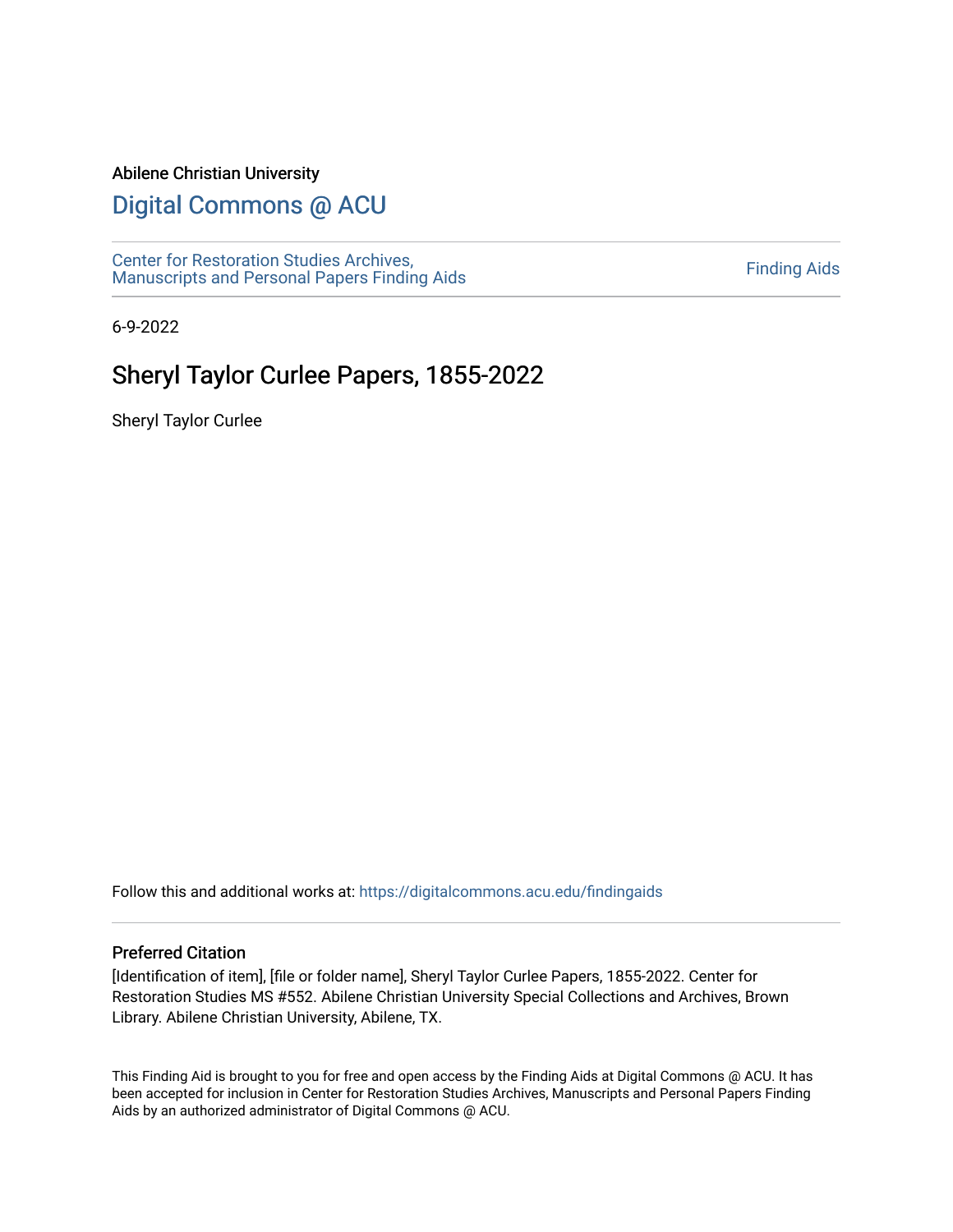# **Sheryl Taylor Curlee Papers, (1855-2022)**

Center for Restoration Studies Manuscripts #552

Abilene Christian University Special Collections and Archives Brown Library Abilene Christian University Abilene, TX 79699-9208

9 June 2022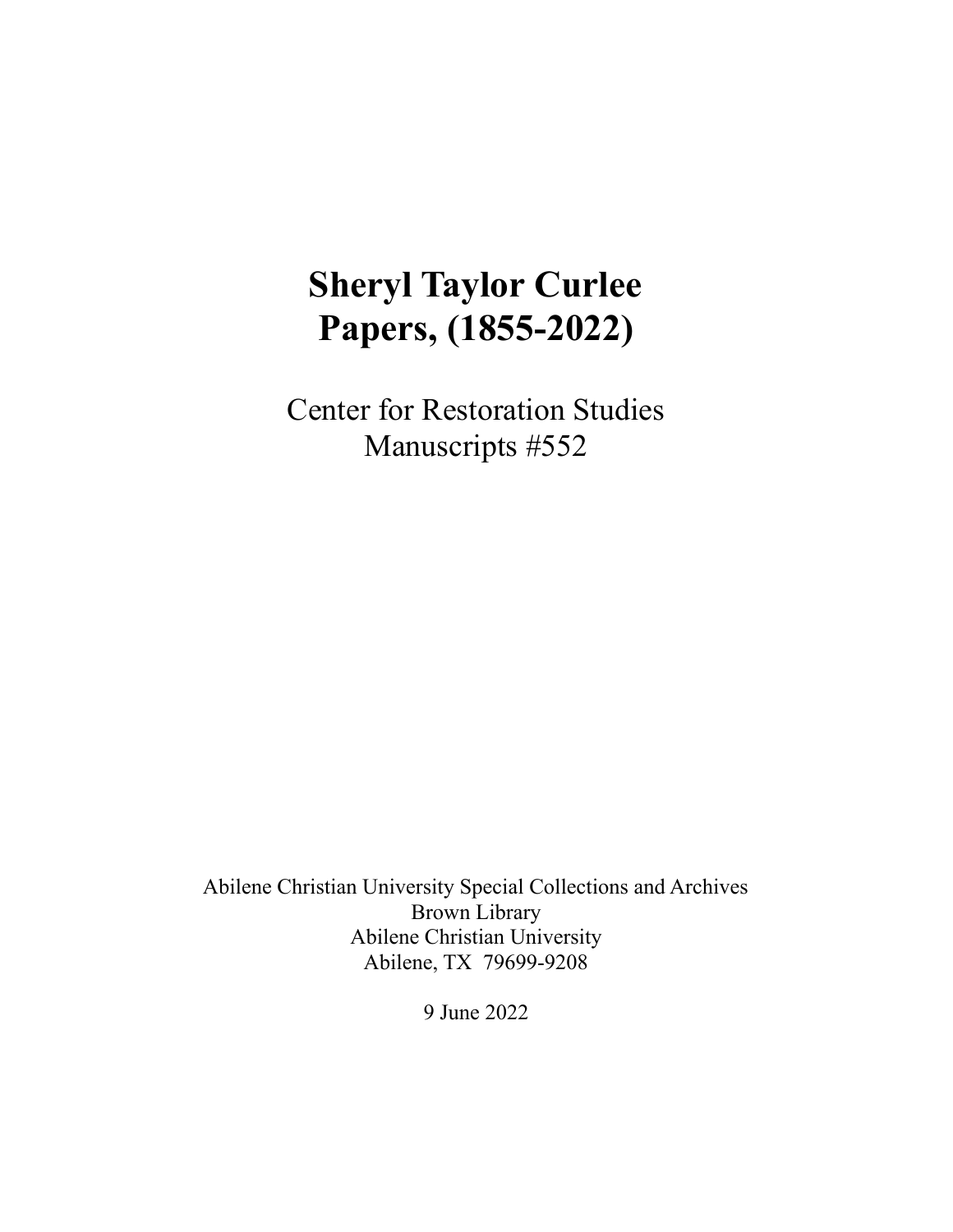## **About this collection**

**Title:** Sheryl Taylor Curlee Papers

**Creator:** Sheryl Taylor Curlee

**Identifier/Call Number:** Center for Restoration Studies Manuscripts #552

**Physical Description:** 13.5 linear feet (9 boxes)

**Dates (Inclusive):** 1855-2022

**Dates (Bulk):** 1855-2005

**Location:** Center for Restoration Studies

**Language of Materials:** English

**Scope and Content Note:** The collection includes a copy of Sheryl Taylor Curlee's book, *Building a Church, Building a City: History of the First Church Erected in the City of Dallas, Texas*, which chronicles the history of the Highland Oaks church of Christ from 1855-2022. Also included in the collection are research papers on the founding families and members, preachers, and elders of the church, as well as scrapbooks and photographs of memorable events such as the church's 150th anniversary celebration.

**Biographical Note:** The following biographical note is excerpted from the book *Building a Church, Building a City: History of the First Church Erected in the City of Dallas, Texas* by Sheryl Taylor Curlee.

"Sheryl was born in 1948 to J. Boyd Taylor, long-time minister for Churches of Christ in Iowa Park, Wichita Falls, Irving, Garland and Heath, Texas, and the late Geneva Campbell Taylor, long-time elementary school teacher. Sheryl Taylor Curlee graduated in 1967 from W.F. George High School in Iowa Park, Texas, and from Abilene Christian University in 1971 with a degree in communications. She worked for KIXL Radio, Ratcliff Advertising, KNUS Radio and McLendon Broadcasting in Dallas and Cessna Aircraft Company in Wichita, Kansas. In 1983 she began work at Highland Oaks Church of Christ as the bookkeeper and in 1984 was named Finance Manager and held that position until October 2011."<sup>1</sup>

**Administrative Information Immediate Source of Acquisition:** Sheryl Taylor Curlee **Date of Acquisition:** April 2022 **Accession Number:** R2022.005 **Date of Accession:** 12 May 2022 **Accessioned by:** Mac Ice and Erica Pye **Processor and Date of Processing:** Erica Pye, 9 June 2022

<sup>1</sup> Curlee, Sheryl Taylor. *Building a Church, Building a City: History of the First Church Erected in the City of Dallas, Texas.* 2015.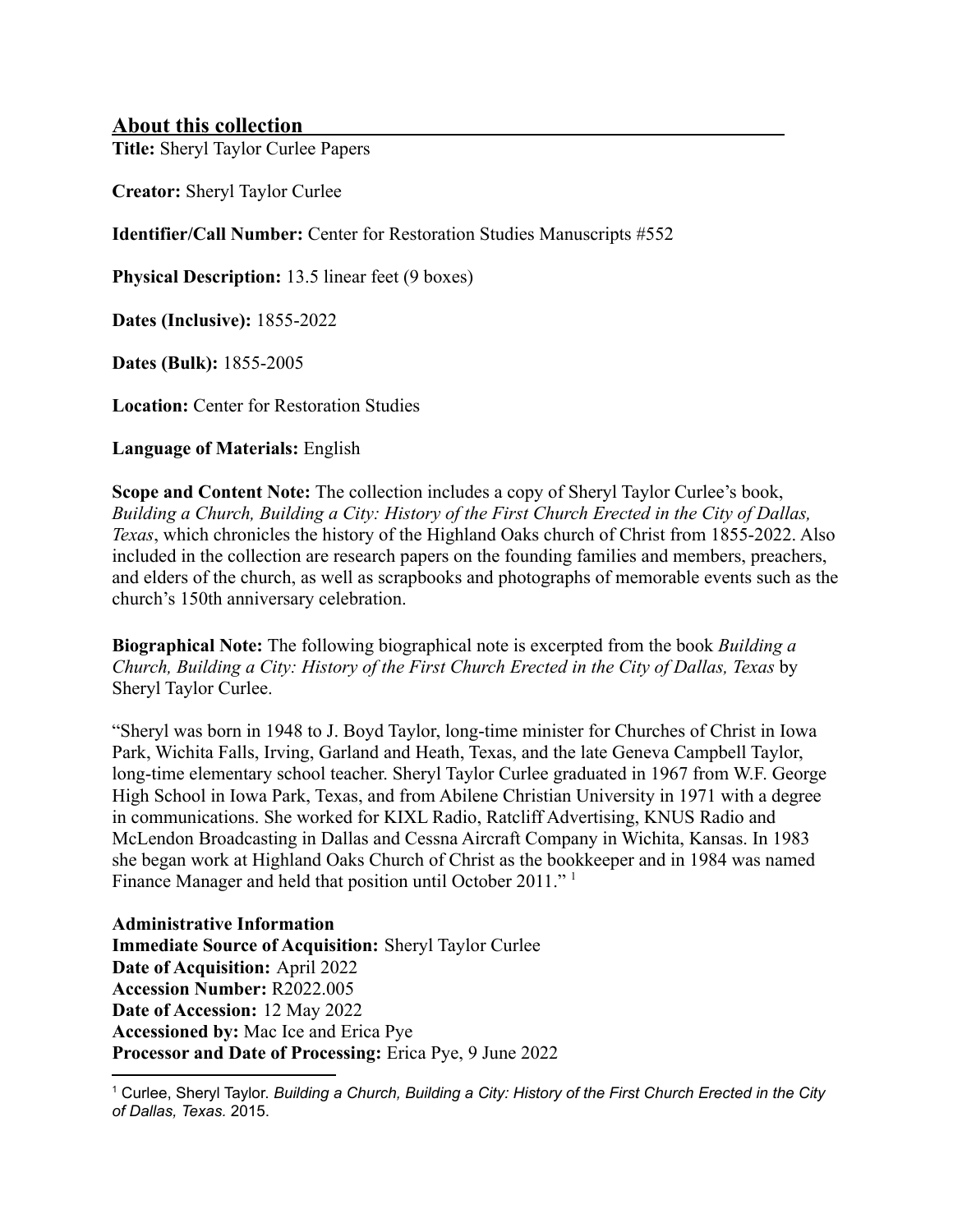**Finding Aid Creator and Date:** Erica Pye, Amanda Dietz, and Mac Ice, 9 June 2022

## **Using this collection**

**Processing Status:** Processed

**Conditions Governing Access:** Materials are housed in the Abilene Christian University Special Collections and Archives, Brown Library, Abilene Christian University in Abilene, Texas and are non-circulating. Access is available during normal business hours; prior appointments are preferred.

**Conditions Governing Use:** Materials are housed in the Abilene Christian University Special Collections and Archives, Brown Library, Abilene Christian University in Abilene, Texas and are non-circulating. Access is available during normal business hours; prior appointments are preferred.

**Preferred citation:** [identification of item], [file or folder name], Sheryl Taylor Curlee Papers, 1855-2022. Center for Restoration Studies MS #552. Abilene Christian University Special Collections and Archives, Brown Library. Abilene Christian University, Abilene, TX.

**Copyright notice:** Unless transferred in writing to Abilene Christian University, copyright is retained by the authors of these materials, or their descendants, as stipulated by United States Copyright Law (Title 17 US Code). Researchers are responsible for using these materials in conformance with copyright law.

**Arrangement of Materials:** The processors retained the original order as received. These papers are arranged in five series: Series I: Preachers Series II: Elders Series III: Print Materials - SubSeries A: Founding Families and Early Members

- SubSeries B: 150th Anniversary Historical Marker Event

Series IV: Scrapbooks Series V: Photographs

**Separated Materials:** none

**Subjects and Keywords** Churches of Christ -- History --  $20<sup>th</sup>$  century Churches of Christ -- Texas Manuscripts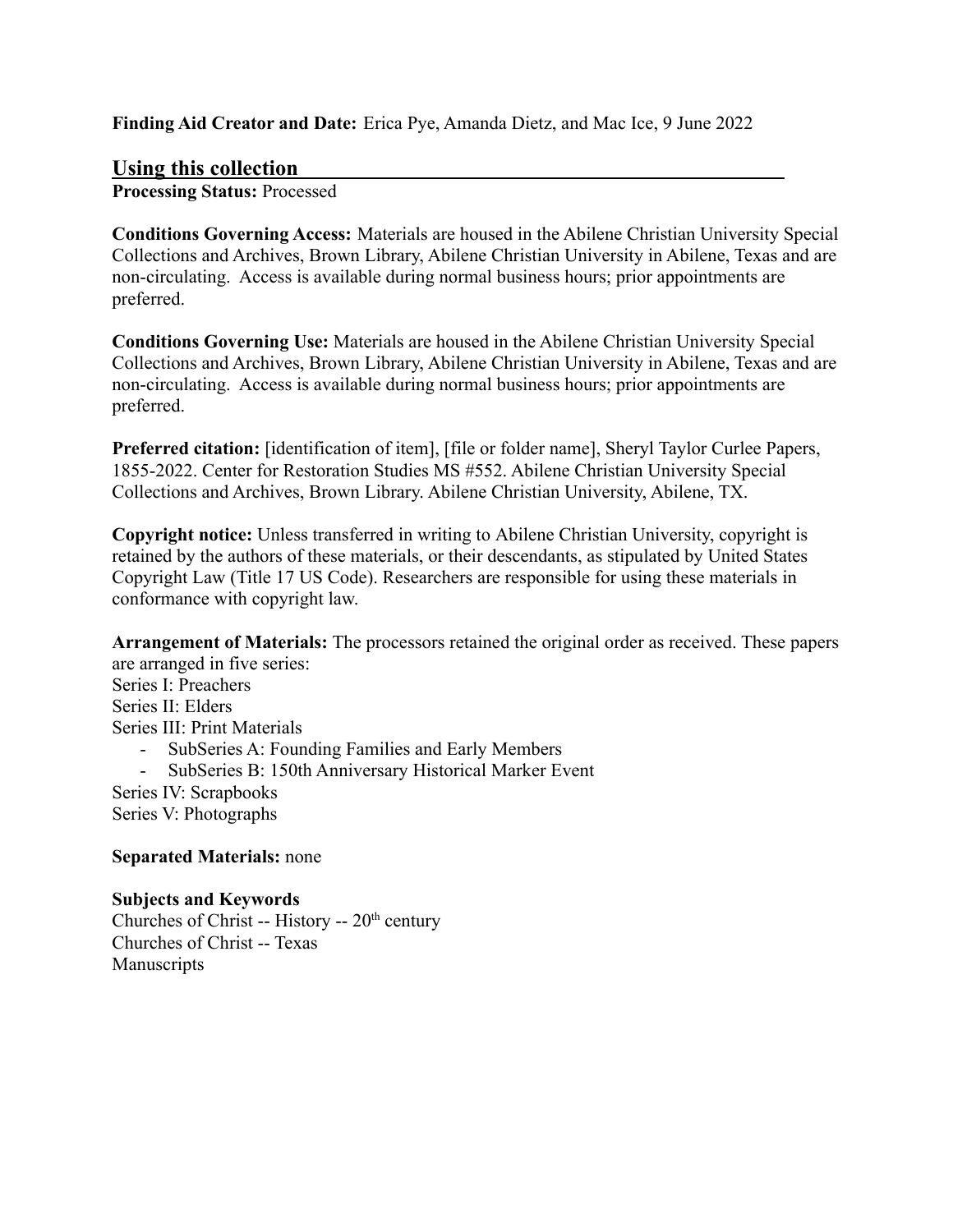## **Inventory**

#### **Box 1**

[First Folder] Finding Aid *Building a Church, Building a City: History of the First Church Erected in the City of Dallas, Texas* by Sheryl Taylor Curlee

### **Series I: Preachers**

Nho, Polly 1855-1866 Charles Carlton 1863-1867 Richard M. Gano 1866-1886 Kirk Baxter 1876-77 minister Green Lee Surber 1878-1882 Joe Harding 1886-1889 W. C. Dimmitt 1899 W. H. Wright 1890-1891 L. W. Welsh 1892-1893 A.Alsup 1896-1898 G. A. Dunn 1898-1899 James S. Dunn 1899-1901 J S. Warlick, 1901-1902 Jesse P. Sewell 1902-1905 A.B. Barret 1905 L. S. White 1906-1917 A.O. Colley 1917-1925 J. B. Nelson March 1925-June 1928 C. M. Pullas September 1928-June 1935 Flavil Colley 1935-1942

#### **Box 2**

Coleman Overby 1942-1950 Melvin Wise 1951 Boyd Fanning 1952-1957 Virgil Bentley September 1967-February 1971 Adair Chapman 1957-1967, 1971-1974 Bryan Teagle 1975-1975 Bob Barnhill May 1975-June 1977 Gary Beauchamp July 1977-June 2002 Tim Spivey 11/02-6/08 Pat Bills August 2009

#### **Series II: Elders**

Elders - Miscellaneous J. S. Saunders 1865-1868 John Fletcher 1867-1869 William Wallace Peak 1867-1884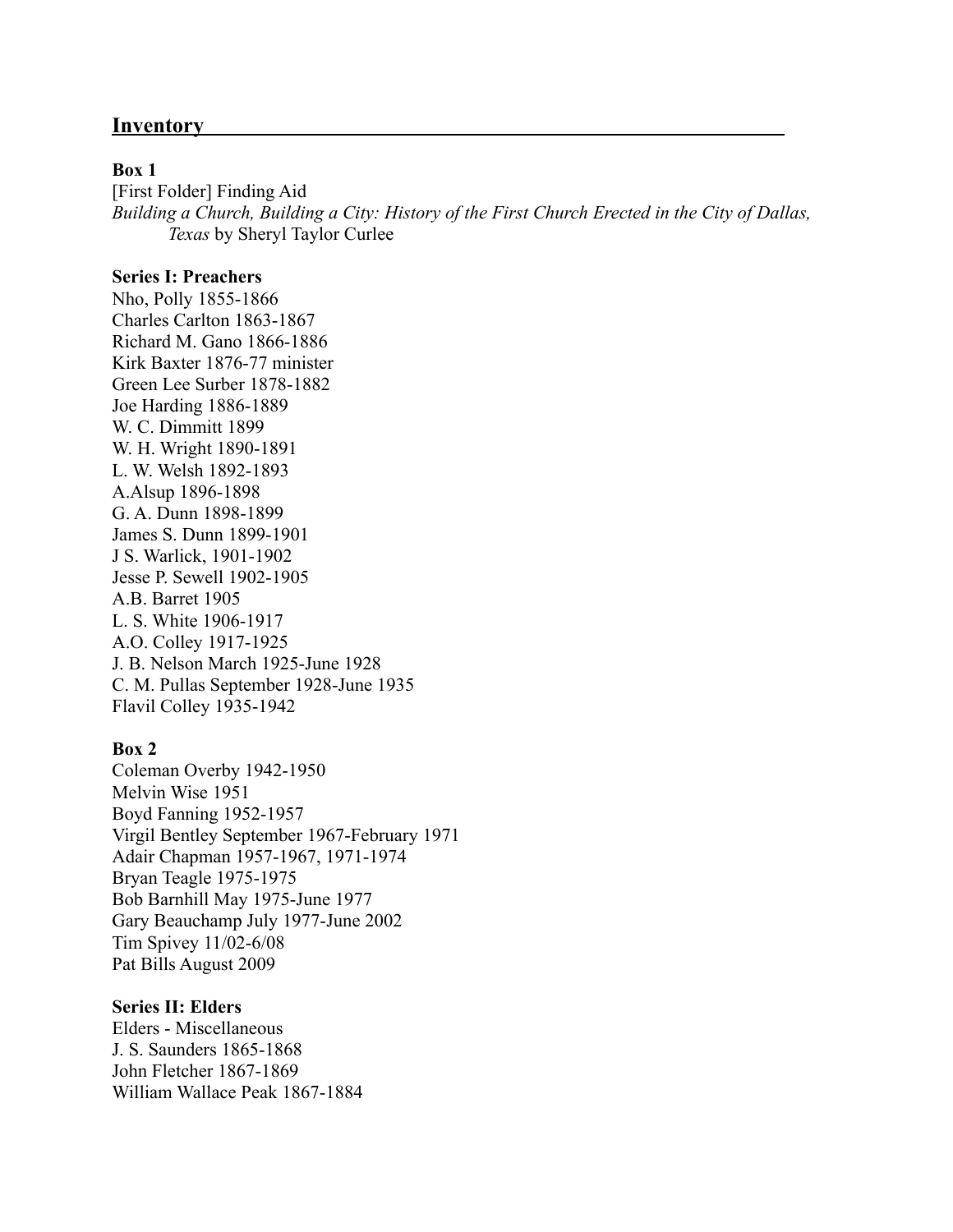W. R. Bell 1881-1885 W. B. Gano 1881 W. H. Lemmon 1881-1893 W. H. Wright 1891 see preacher file [folder empty] James J. Collins 1893-1903 Richard M Gano see preacher file [folder empty] W. B. Lipscomb 1896-1899 A. T. Sitz 1896-1904 John Cole see founding families file [folder empty] Charles Mauzy approx. 1900-1920 J. A. Ruff between 1870-1900 A. Shutz R. T. Skiles

#### **Box 3**

H. C. Kitching 1914-1915 Isaac C. Vickery 1913-1916 Lloyd S White 1913-1917 see preacher file [folder empty] James Jackson 1917-1935 Dr. Ashley T. Harris 1918-1935 John L. Ferguson 1919-1929 John Leonard Pummill 1919-1929 W. W. Davis 1925-1927 J. M. Jones 1927-1931 M. L. Killingsworth 1929-1931 J. E. Walker 1929-1935 T. C. Walke 1935-1968 C. T. Ward 1934-1952 Dr. Sam H. Crawford 1943-1977 J. C. Jackson 1943-1945 W. G. Mc Connell 1943-1945 S. E. Willis 1952-1954 P. H. Cuthbertson 1954-1970 A. H. Sevier 1954-1969 C. M. Slocum 1960-1974 W. F. Ward 1960-1967 Vernon Atchley 1965-1969 John Garrestson 1965-1988 Donald Morrow 1965-1996 Jack Fry 1969-1972 W. E. Kirk 1969-1988 Wilmer Mc Callum 1969-1984 J. C. Hall 1971-1992 Raymond Mitchell 1971-1973 Waymon Sloan 1971-1974 J. D. Williams 1971-1975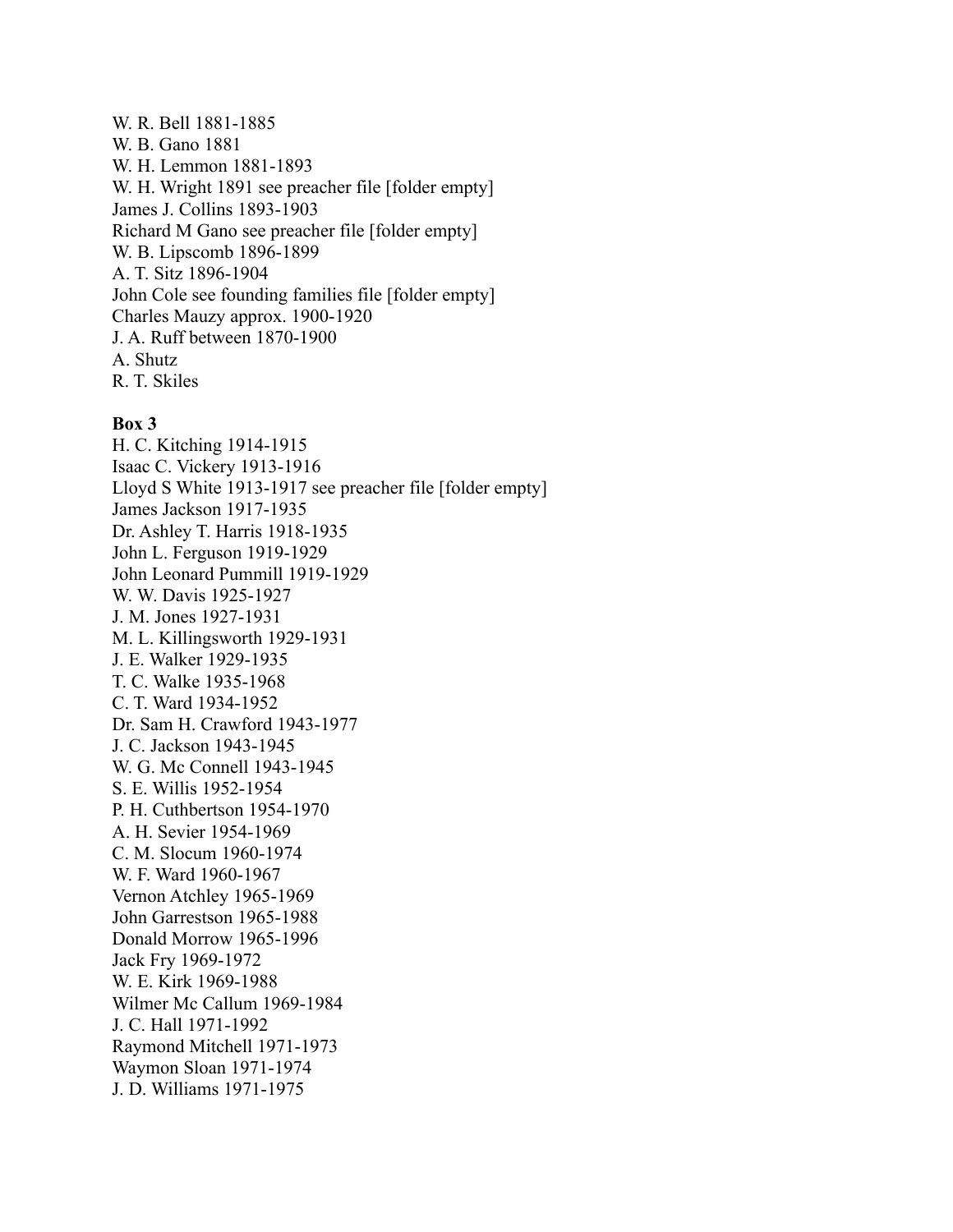Carlton Justice 1974-2000 Lewis Knight 1974-1980 Paul Skelton 1974-1980 Virgil Benley 1981-1990 see preacher file [folder empty] Jack Phipps 1981-1993 Bill Rudd 1981-1988 Bill Brown 1984-1991 Kent Denton 1984- Wayne Neu 1984- Don Ridgway 1984-1991 Brian Teagle 1984-1989 see preacher file [folder empty] Mike Allen 1987-1990 Buster Bailey 1987-1991 Staton Douthit 1987-2010 Dale Duncan 1987-1995 Don Jackson 1987-1991 John Losher 1987-1991, 1993-1997 George Baker 1992- Bill Cox 1992-1997 Don Crisp 1992-1993, 2000-2010 Vince Doan 1992-

#### **Box 4**

Larry Ruckman 1992-1998 Horace Hardin 1993-1997 Art Hobbs 1993- Gottfred Olsen 1997- Kent Sutherland 1997-2003 Joe Walker 1997- George Ashmore 2000-2010 Malcolm Johnson 2000-2014 James Teague 2000- Bill Abston 2006-2008 Gary Bartlett 2006- Barry Packer 2006- Sam Bass 2010- Clint Bunch 2010- Al Fannin 2010- Tom Howard 2010- Bruce Kile 2010- Tom Mutranowski 2010-2014 Dan Page 2010- Bob Palmer 2010- Ken Perry 2010- Randy Raglin 2010- Mike Stahl 2010-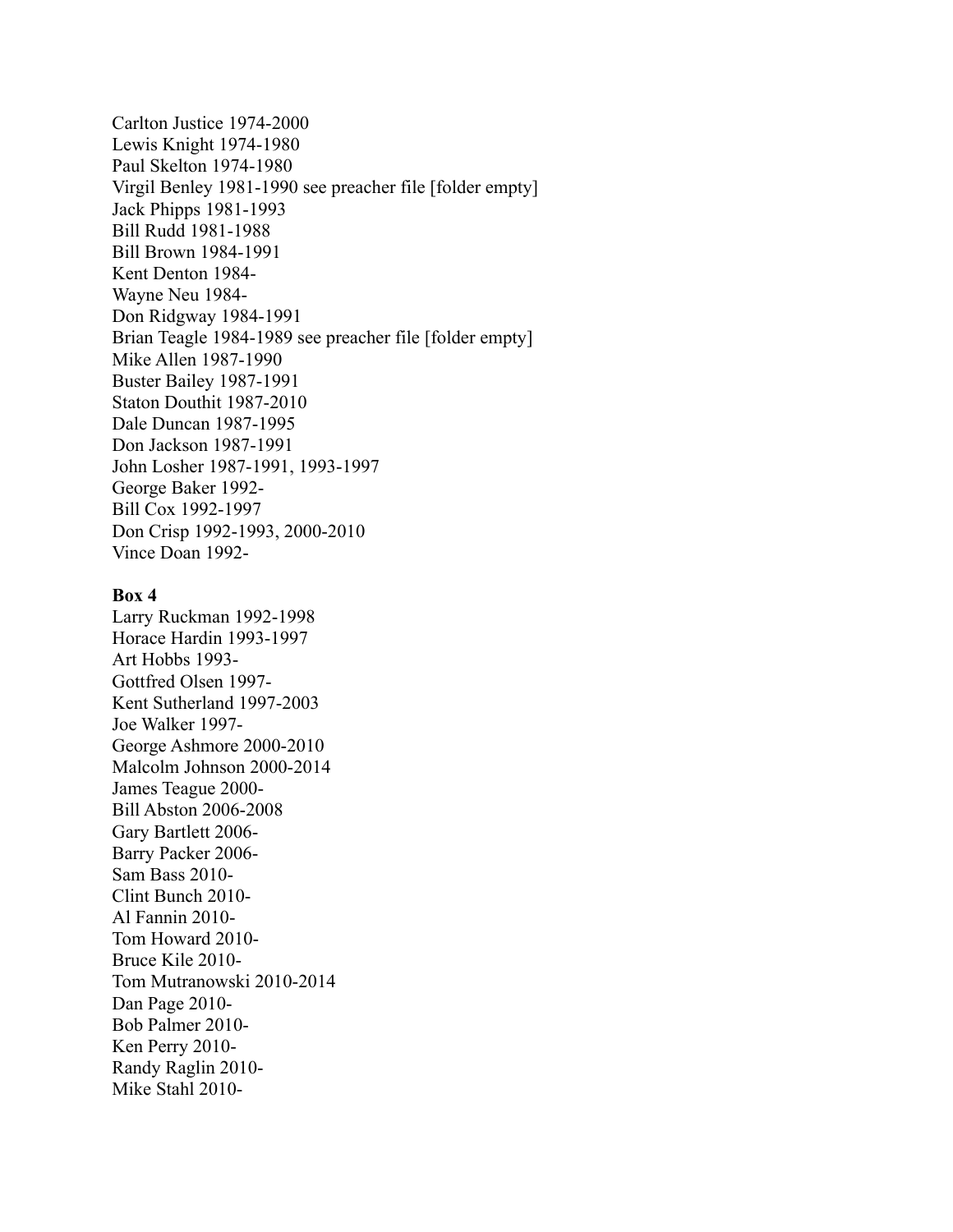## Rob Stevens 2010-2014 **Series III: Print Materials SubSeries A: Founding Families and Early Members** John Higgs Cole Benjamin Franklin Hall William Henry Hord William Brown Miller Jefferson Peak Harvey Shepherd Ophelia Crutchfield Eakins Barton Warren Stone [folder 1] Barton Warren Stone [folder 2] Sarah Cockrell

#### **Box 5**

A.M. Dean Joan Neely Bryan Early Church Members Richard Crump Granville Crutcher W. T. Kidwell, born 1847 Knowles Shaw - Singer & Hymn Writer Morrow, Mathew Martin Isaac L Vanzandt **SubSeries B: 150th Anniversary Historical Marker Event** Historical Marker Event A History of Acton Baptist Church 1855-2005 HOCC History Miscellaneous 150th Anniversary Fans from 150th Anniversary Sermon outline book of J.B. Nelson "Denominationalism Analyzed: An Unbiased Examination of Sectarian Claims" by Wilbur H. White Minister, church of Christ

#### **Box 6**

#### **Series IV: Scrapbooks**

Scrapbook, "Preachers 1855-1901": (1 of 2) Scrapbook, "Preachers 1855-1901": (2 of 2) Scrapbook, "Preachers 1906-1957": (1 of 2) Scrapbook, "Preachers 1906-1957": (2 of 2) Scrapbook, "Preachers 1958-2009" Scrapbook, "Elders 1865-1914": (1 of 2) Scrapbook, "Elders 1865-1914": (2 of 2) Scrapbook, "Elders 1915-1955": (1 of 2) Scrapbook, "Elders 1915-1955": (2 of 2) Scrapbook, "Elders 1960-2005": (1 of 3)